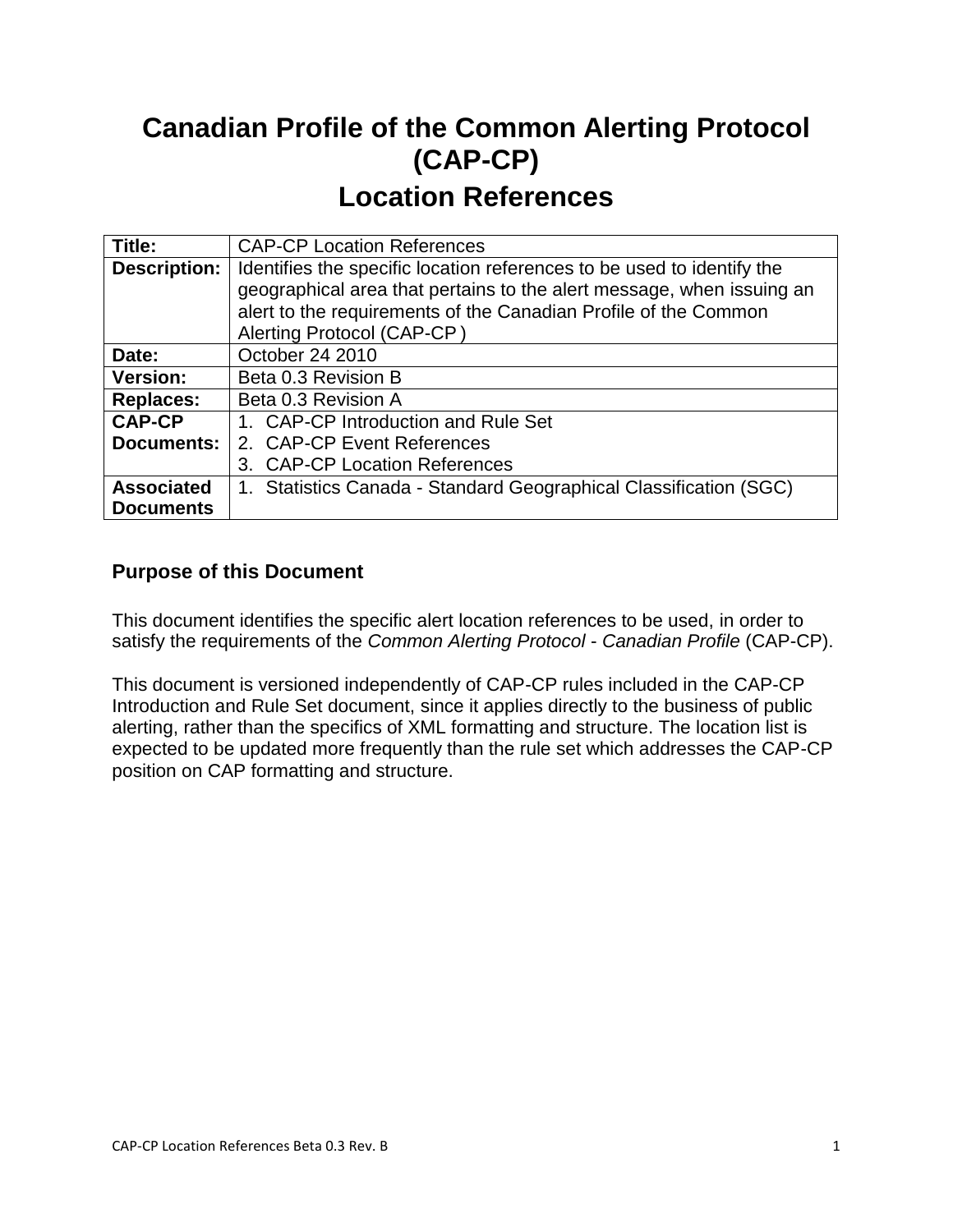### **Table of Contents**

- I. Authors
- II. Copyright
- III. Notices
- IV. Revision Summary
- V. Other CAP-CP Documents
- VI. Associated Documents and Resources
- VII. Terminology
- VIII. Development of CAP-CP as a National Standard of Canada
- IX. CAP-CP Location Requirements
- X. Standard Geographical Classification (SGC)
- XI. SGC Reference Version
- XII. Marine Area Values
- XIII. English and French Location Names
- XIV. Presentation in the CAP-CP <area> Block
- XV. Location Reference <valueName>
- XVI. Appendix

### **I. Authors**

The principal authors of this document version are listed below in alphabetic order:

- Doug Allport, Canadian Association for Public Alerting and Notification / Allport Group Inc.
- Remy Bernard, Public Safety Canada
- April Diver, Alberta Emergency Management Agency
- Khalil Hayek, Natural Resources Canada
- Norm Paulsen, Environment Canada
- Michel Savoie, Public Safety Canada
- Jacob Westfall, Net Alerts
- Wendy Wu, Industry Canada

# **II. Copyright**

Copyright 2010. This document may be reproduced, without charge or request for permission, provided it is reproduced in its entirety and without modification.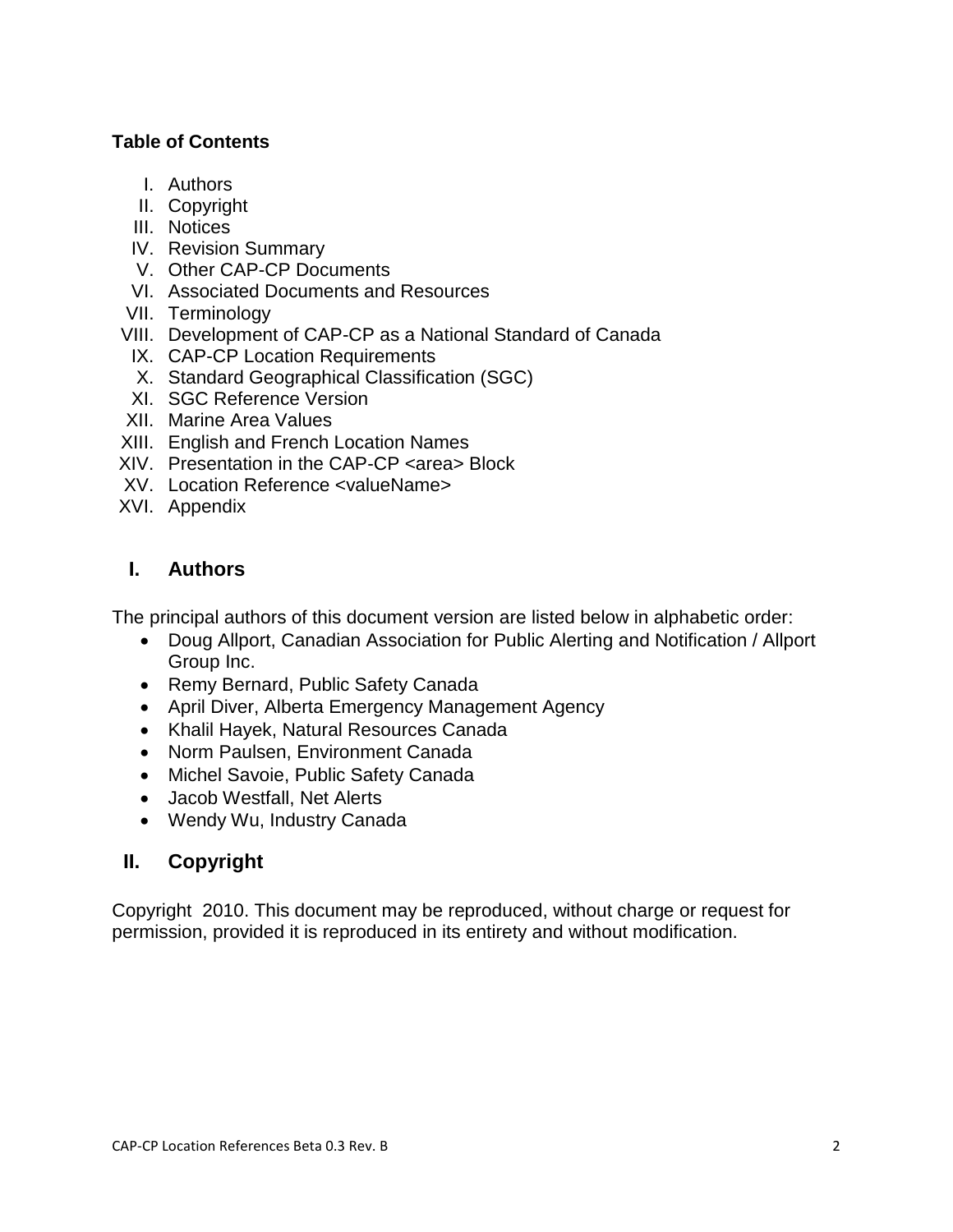### **III. Notices**

This document and the information contained herein is provided on an "AS IS" basis and the Authors, and their officers, employees or agents DISCLAIM ALL WARRANTIES OR REPRESENTATIONS, EXPRESS OR IMPLIED, INCLUDING BUT NOT LIMITED TO ANY WARRANTY OR REPRESENTATION THAT THE USE OF THE INFORMATION HEREIN WILL NOT INFRINGE RIGHTS OF OTHERS, OR ANY IMPLIED WARRANTIES OR REPRESENTATIONS OF MERCHANTABILITY OR FITNESS FOR A PARTICULAR PURPOSE.

### **IV. Revision Summary**

This version includes the following updates:

1. References the 2010 update to the 2006 Standard Geographical Classification (SGC) from Statistics Canada

# **V. Other CAP-CP Documents**

The entire CAP-CP is defined in this document, and the following two additional documents:

- 1. CAP-CP Introduction and Rule Set. This document details the specific requirements, constraints, and recommendations associated with the Canadian Profile of the CAP. It is versioned independently of this document.
- 2. CAP-CP Event References. This document details a comprehensive list of recognized events associated with Public Alerting in Canada. It is versioned independently of this document.

To ensure access to CAP-CP by public alerting stakeholders as soon as possible, all three documents are available at the following web sites:

- Canadian Association for Public Alerting and Notification (CAPAN) [www.CAPAN.ca/CAP-CP](http://www.capan.ca/CAP-CP)
- Environment Canada TBD
- Industry Canada <http://www.ic.gc.ca/eic/site/et-tdu.nsf/eng/wj00268.html>
- Natural Resources Canada [http://earthquakescanada.nrcan.gc.ca/data/cap/doc/index](http://earthquakescanada.nrcan.gc.ca/data/cap/doc/index-eng.php)[eng.php](http://earthquakescanada.nrcan.gc.ca/data/cap/doc/index-eng.php)
- Public Safety Canada TBD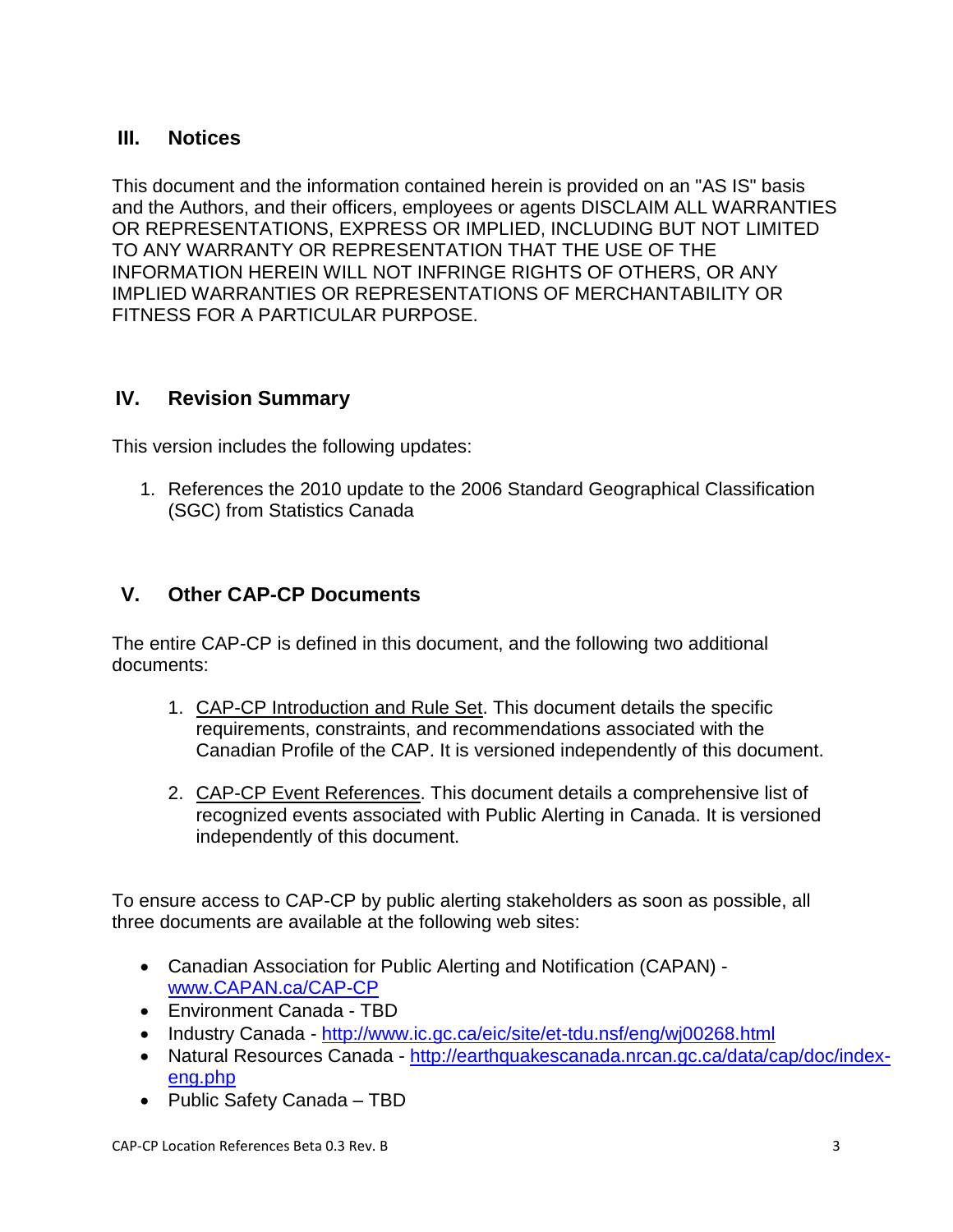Alberta Emergency Management Agency [http://www.aema.alberta.ca/ps\\_emergency\\_public\\_warning\\_system.cfm](http://www.aema.alberta.ca/ps_emergency_public_warning_system.cfm)

CAP-CP may also be available on other websites. Where there is a difference in versions, the version at [www.CAPAN.ca/CAP-CP](http://www.capan.ca/CAP-CP) shall take precedence. New versions shall be created only with the express consent of the authors listed in this document.

# **VI. Associated Documents and Resources**

- 1. The 2009 update to the 2006 Statistics Canada Standard Geographical Classification (SGC) is available from the CAPAN website, at [www.CAPAN.ca/CAP-CP.](http://www.capan.ca/CAP-CP) It is not an official Statistics Canada document, and cannot therefore be found on the Statistics Canada website. The information it contains, however, can be derived from the 2009 Statistics Canada SGC boundary files.
- 2. [www.CAPAN.ca/CAP-CP.](http://www.capan.ca/CAP-CP) The CAP-CP website identifies other CAP-CP related resources.

### **VII. Terminology**

The key words "MUST", "MUST NOT", "REQUIRED", "SHALL", "SHALL NOT", "SHOULD", "SHOULD NOT", "RECOMMENDED", "MAY", and "OPTIONAL" in this document are to be interpreted as described in IETF RFC 2119, available at <http://www.ietf.org/rfc/rfc2119.txt>

Additional terminology is specified in the CAP-CP Introduction and Rule Set document.

### **VIII. Development of CAP-CP as a National Standard of Canada**

The authors of CAP-CP are giving consideration to submitting the profile to a Canadian standards development organization (SDO) for development as a National Standard of Canada. This, they anticipate, will ensure a recognized process in the decision-making regarding elements of the standard on an initial and ongoing basis, and will also ensure clarity and access to the standard for all public alerting stakeholders. With the formal initiation of the standard development process, the SDO would become the custodian and manager of CAP-CP.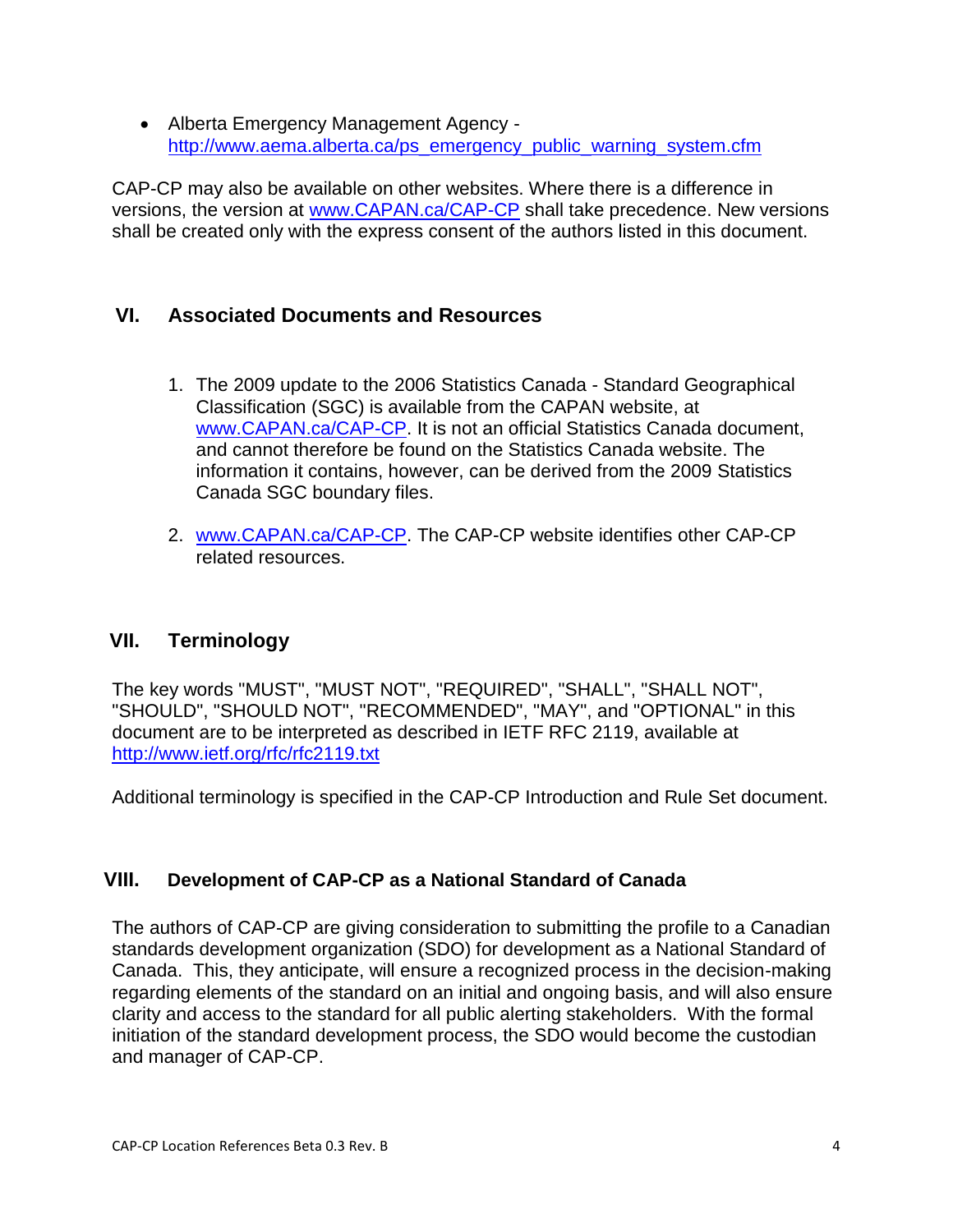# **IX. CAP-CP Location Requirements**

CAP-CP rules currently require originators of alerts to identify appropriate location geocode(s) for which, or within which, the subject of the alert message pertains. CAP-CP geocode requirements are only minimum requirements and are subject to gross over estimations of the area to be alerted. This requirement will be deprecated, and developers are encouraged to plan for such changes. Therefore, users of CAP-CP messages with GIS capabilities are encouraged to provide and distribute to the more specific information that can be found in the polygon and or circle elements, when such values are present.

For terrestrial areas, the locations are identified using geocode(s) that have their basis in the Statistics Canada Standard Geographical Classification (SGC). Marine areas are not yet finalized for CAP-CP, although Environment Canada marine areas are under consideration.

The textual description (areaDesc) need not include the actual names associated with the geocodes, however, their inclusion is encouraged where the area otherwise described would not be familiar to visitors to the region.

The rest of this document describes the use of the geocodes.

# **X. Standard Geographical Classification (SGC)**

SGC are defined and maintained in Canada by Statistics Canada. Every five years Statistics Canada issues a full SGC update with documentation in step with the national census. Between these major issues, changes do occur, and Statistics Canada shares these updates in the form of lists and updated geographic boundary files. These updates reflect the changes with provincial recognition of newly incorporated areas, newly amalgamated areas, etc. The goal of the CAP-CP will be to attempt to keep current with these intermediate updates.

Note however, that CAP-CP Location references are only based on the SGC as of early 2010. Therefore, whenever an SGC update occurs, additional work is needed within the CAP-CP world to consider possible new issues as well as fill in any gaps in the CAP-CP Location References documentation. This means that CAP-CP Location reference updates will be scheduled a period of time after the corresponding SGC updates occur.

The Statistics Canada information page for SGC, at the time of writing, is located at the following URL: [http://www.statcan.gc.ca/subjects-sujets/standard-norme/sgc](http://www.statcan.gc.ca/subjects-sujets/standard-norme/sgc-cgt/2006/2006-intro-fin-eng.htm#a3)[cgt/2006/2006-intro-fin-eng.htm#a3](http://www.statcan.gc.ca/subjects-sujets/standard-norme/sgc-cgt/2006/2006-intro-fin-eng.htm#a3) SGC values are available for free, and related geomatics data for a fee, on Statistics Canada's website.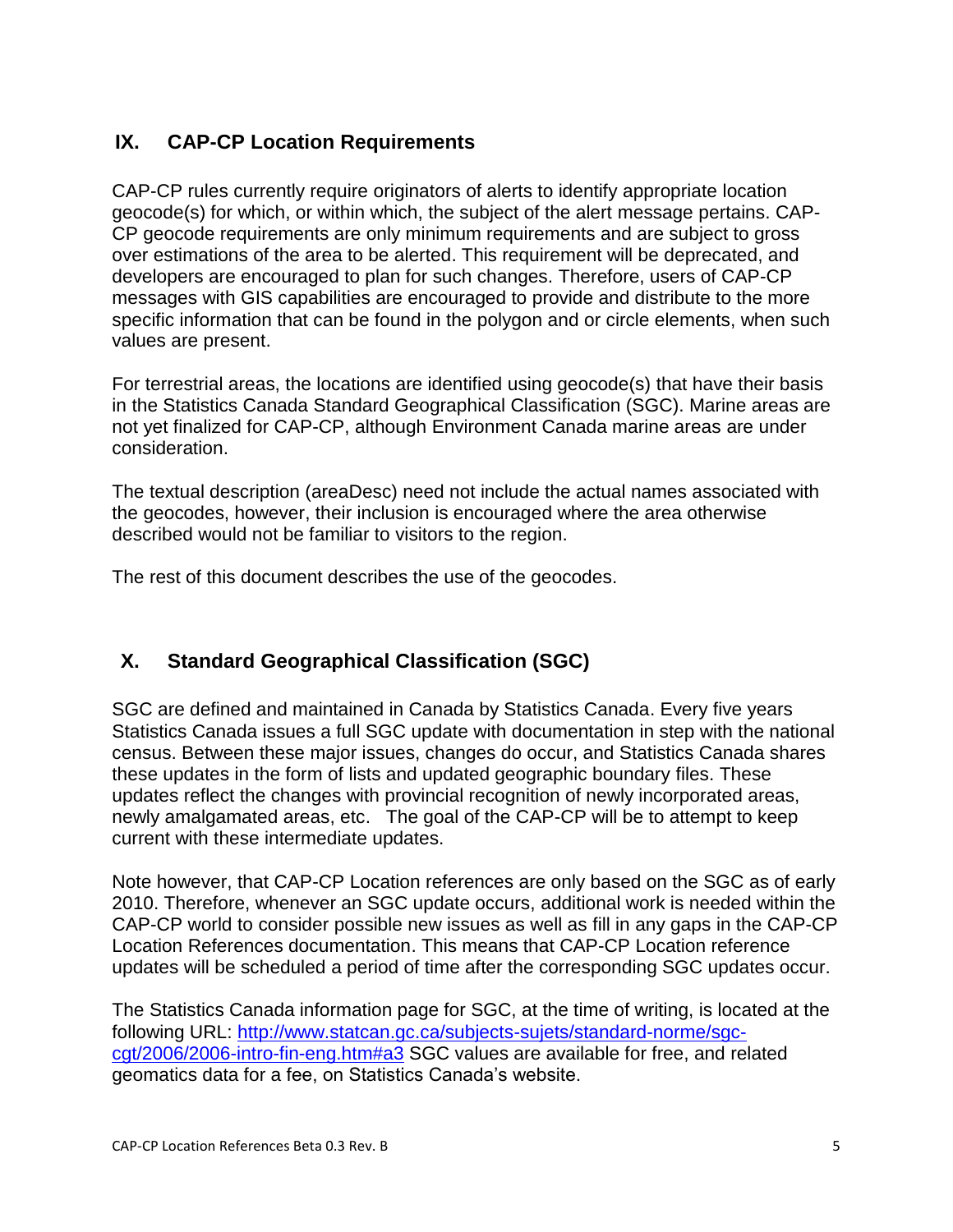The SGC codes to be used with CAP-CP are as follows:

- 1. National
- 2. Province / Territory
- 3. Census Division (CD), which pertains to provincial or territorial legislated locations typically referenced as a county or region. The combination of CDs for a province/territory equals the combined area of the province/territory.
- 4. Census Sub-Division (CSD), which pertains to municipalities and Indian reserves. CSDs are combined geographically to form a CD.

Where a higher level SGC code is applicable, CAP-CP recommends the use of the higher level code. For example, when the area pertains to an entire CD, the CD code should be used rather than listing each of the CSD codes that make up the CD.

As noted above, new issues may arise with SGC updates, however there are a couple of known issues already that need some comment. For example, certain CSD's are large areas that have holes (ie a Swiss cheese affect). In most cases, these areas are CSD's representing unincorporated, less populated areas of a CD that surrounds all the populated communities (CSD's), with the holes being the communities themselves. While further research is required, and to be undertaken before any changes to the lists are made, the authors see no need to use such area references, and are considering the removal of such codes from future versions of the CAP-CP location references.

Given that CAP-CP may be used by Canadian originators for alerts which pertain to areas outside of the country, CAP-CP also provides an add-on value for alerts which are issued for areas outside of the country. The value is "none", and it is not case sensitive. Until such time as Canadian marine location references are included in CAP-CP, the "none" value is also to be used for marine areas. Note, that this last requirement does not preclude the inclusion of a marine area reference, as CAP does support multiple location references.

# **XI. SGC Reference Version**

This CAP-CP Location References document includes the updates to the SGC 2006 found in the May 2010 SGC boundary files. The boundary files can be found at [http://geodepot.statcan.ca/Diss2006/DataProducts/CSD\\_e.jsp.](http://geodepot.statcan.ca/Diss2006/DataProducts/CSD_e.jsp) A table of SGC values which includes name, number and type is available at [www.CAPAN.ca/CAP-CP,](http://www.capan.ca/CAP-CP) and other websites previously referenced, for the convenience of CAP-CP implementers.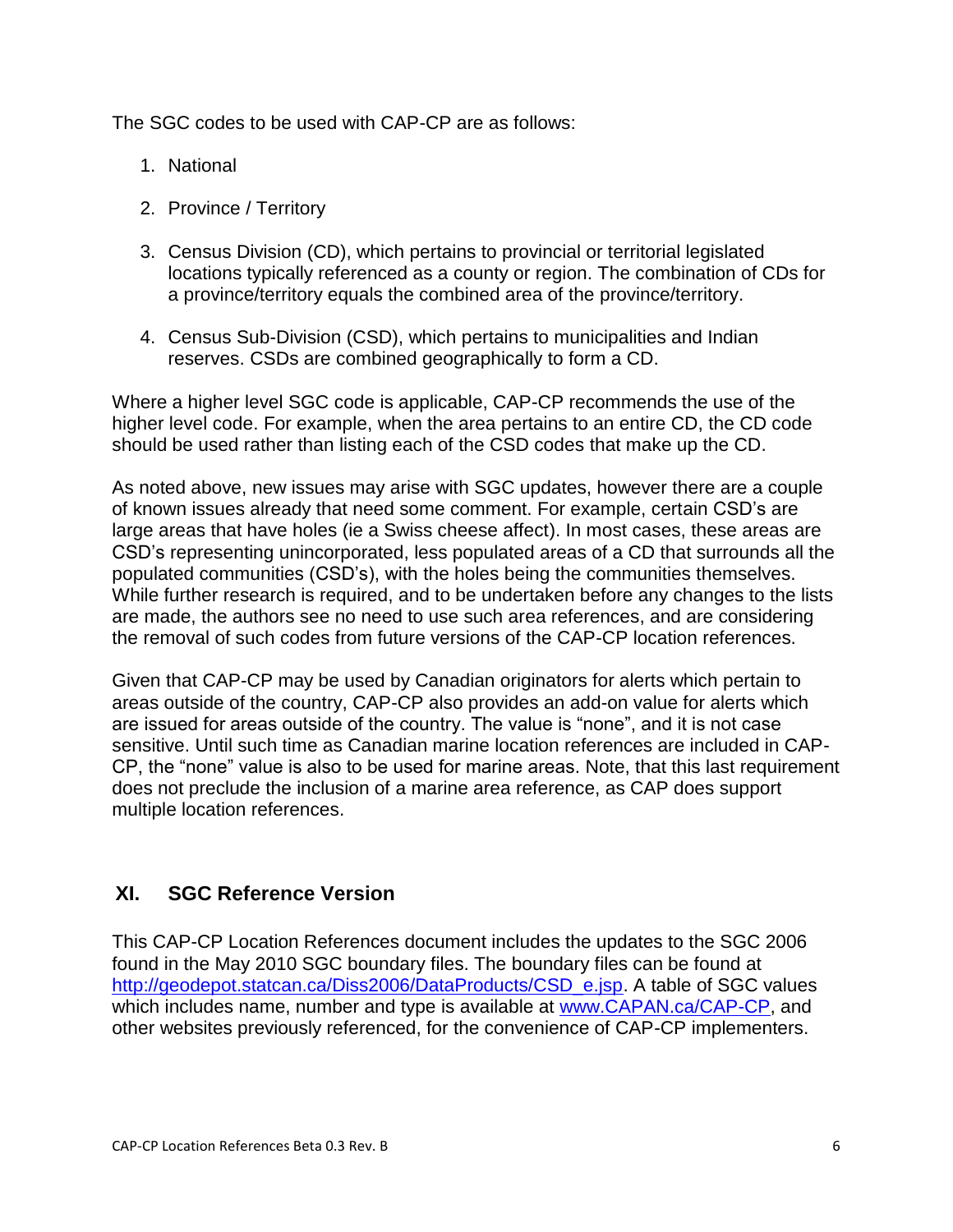### **XII. Marine Values**

Values for marine areas are being evaluated and are subject to several additional considerations. The first of these involves the fact that the terrestrial SGC codes from Statistics Canada extend out into the water whenever a SGC zone borders a shoreline. This brings up the issue that marine geocoded zones may have overlapping areas with terrestrial zones near shorelines if the marine areas snap to the shoreline or extend inland. For Inland water bodies there will be the additional consideration of the size of the water body in question.

More importantly though is the need to make sure that whatever marine geocode system is eventually employed, it is true to the intent of alert messaging over marine areas. In the absence of marine geocodes, the ability to create alert messages over water is still possible with the more accurate and more preferred use of polygons. In such cases where the polygon is to represents a marine area, the value to use for the geocode element would be "none" (see appendix).

CAPAN has published a set of proposed location references for marine areas based on Environment Canada's marine area references. They may be used in combination with the "none" value.

# **XIII. English and French Location Names**

At the time of writing, Statistics Canada publishes SGC codes with one place name value for each entry, as provided to them by the province or territory to which they pertain. Some SGC place names are in English, some are in French, and a few include both English and French values.

# **XIV. Presentation in the CAP-CP <area> Block**

SGC codes are to be presented using the CAP <geocode> element.

The <valueName> SHALL be formatted as specified in the CAP-CP rules set, and set forth in the next section.

### **XV. Location Reference <valueName>**

CAP-CP has adopted a URN-like scheme for creating valueNames. Location reference valueNames use the following format: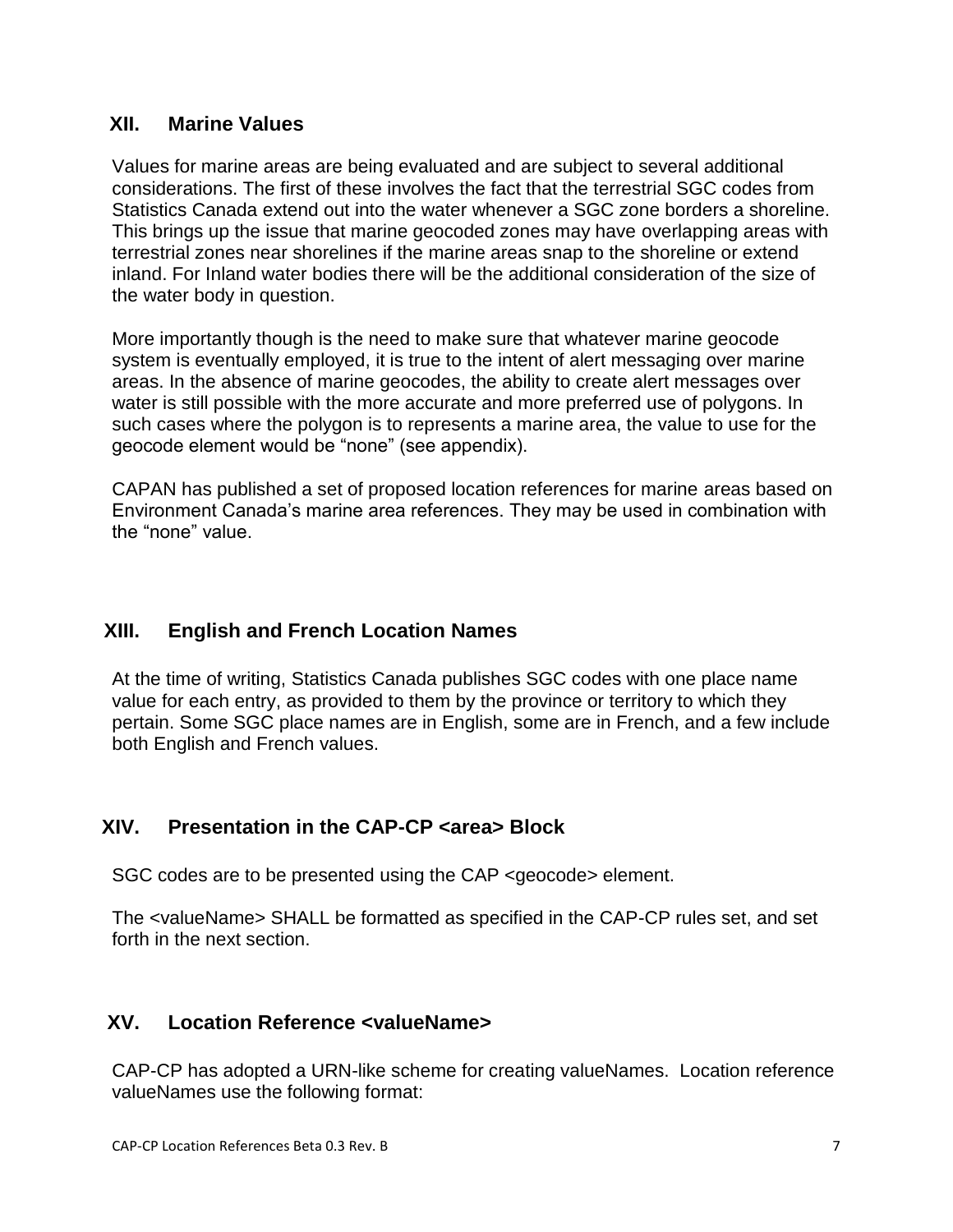#### profile:CAP-CP:Location:<version number>

As mentioned previously, the versioning of the CAP-CP Location References document is independent of the other CAP-CP documents. Where a change is non-substantive, such as the change herein which relates to an update to a third party list, the version number will not change.

The following <valueName> is defined for this version of the Location References document,

#### **profile:CAP-CP:Location:0.3**